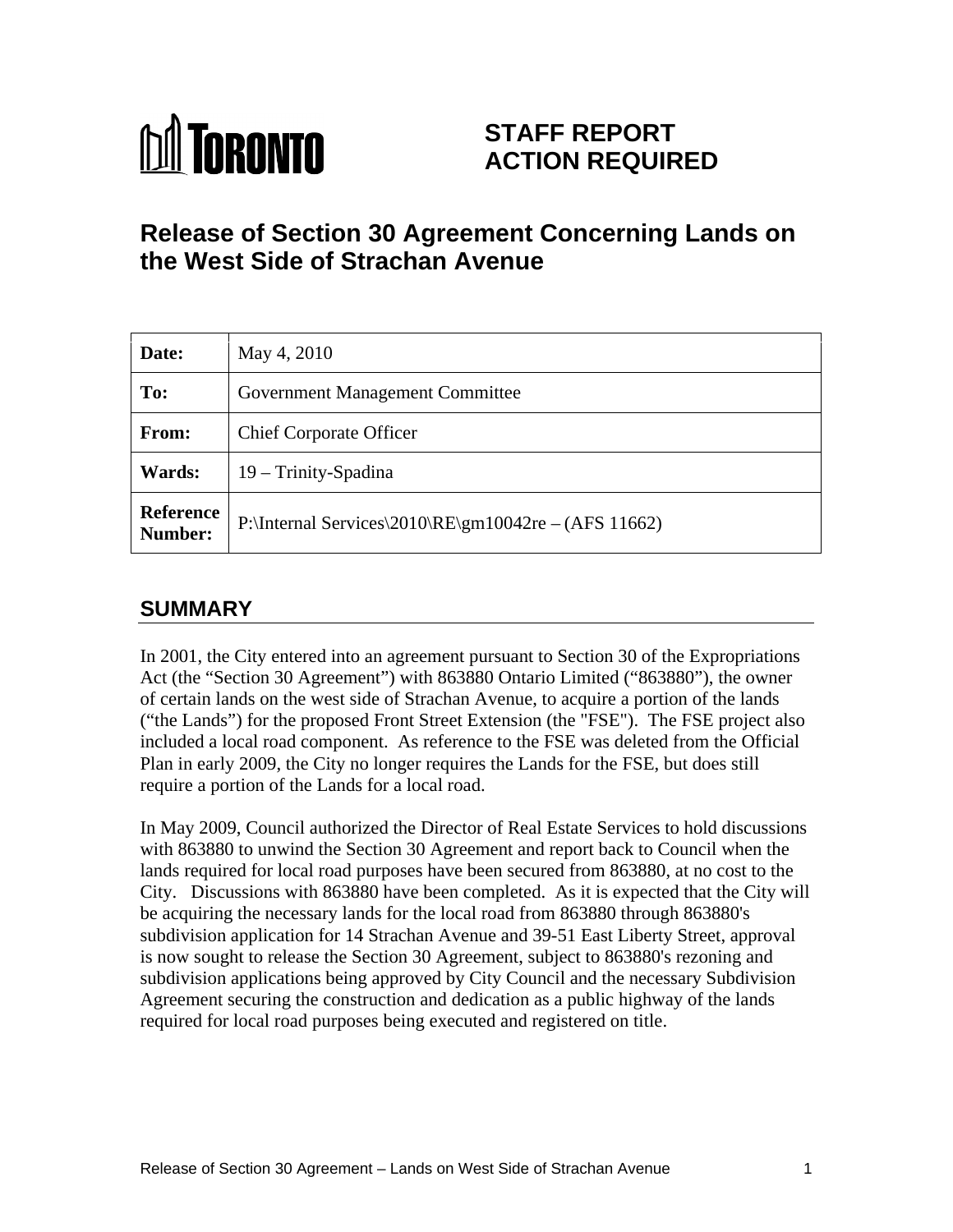### **RECOMMENDATIONS**

#### **The Chief Corporate Officer recommends that:**

1. City Council approve the release of the Section 30 Agreement between the City and 863880 Ontario Limited for lands on the west side of Strachan Avenue, subject to 863880 Ontario Limited's rezoning and subdivision applications for 14 Strachan Avenue and 39-51 East Liberty Street being approved by City Council and becoming final and binding and subject to the execution and registration of a Subdivision Agreement securing the construction and dedication as a public highway, at no cost to the City, of the lands required by the City for local road purposes and the posting by 863880 Ontario Limited of any related security under such Agreement.

#### **Financial Impact**

Approval of this report will result in no financial impact to the City. However, if the City does not release the Section 30 Agreement and instead completes the transaction, the City will be required to pay \$1.0 Million compensation for the Lands on closing, in addition to any other compensation that might be payable once the matter has been determined by the OMB pursuant to the Expropriations Act.

The Deputy City Manager and Chief Financial Officer has reviewed this report and agrees with the financial impact information.

#### **DECISION HISTORY**

At its meeting held on December 4, 5 and 6, 2001, City Council adopted Clause 23 of Administration Committee Report No. 18, authorizing the City to enter into a Section 30 Agreement with 863880 for the acquisition of the Lands. This report is found at: <http://www.toronto.ca/legdocs/2001/agendas/council/cc011204/adm18rpt/cl023.pdf>

At its meeting held on April 25, 26 and 27, 2006, City Council adopted Notice of Motion J(37) which authorized certain amendments to the Section 30 Agreement, including giving the City the option to extend the closing date one or more times up to February 28, 2012. This report is found at:

<http://www.toronto.ca/legdocs/2006/agendas/council/cc060425/cofa.pdf>

At its meeting held on May 25, 26 and 27, 2009, City Council adopted the recommendations contained in Item GM23.8, authorizing the City to exercise its option to extend the closing date of the Section 30 Agreement to February 28, 2012. In addition, Council authorized the Director of Real Estate to hold discussions with 863880 to unwind the Section 30 Agreement and report back to Council when the necessary lands for 863880 for local road purposes have been secured at no cost to the City.<http://www.toronto.ca/legdocs/mmis/2009/gm/bgrd/backgroundfile-21040.pdf>